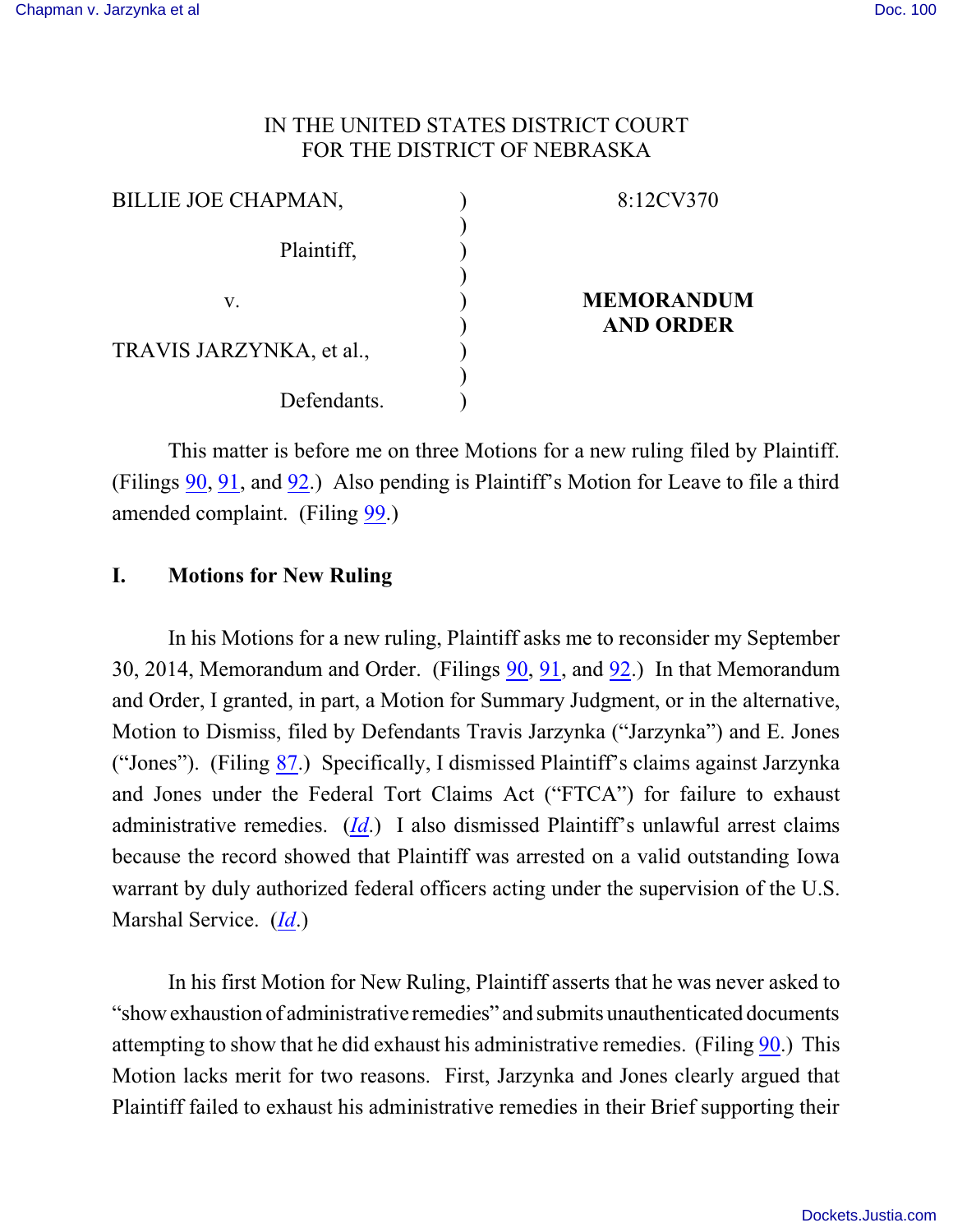Motion to Dismiss his FTCA claim. (*See* Filing [66](https://ecf.ned.uscourts.gov/doc1/11313000765) at CM/ECF pp. 29-30.) Thus, Plaintiff had notice of the exhaustion issue, and the opportunity to counter Jarzynka and Jones' argument, but he chose not to do so until after his FTCA claim was dismissed.

Second, even if I were to consider the unauthenticated documents that Plaintiff submitted, those documents do not show that Plaintiff filed an administrative tort claim with the U.S. Marshal Service. Accordingly, Plaintiff's first Motion for a New Ruling (filing [90](https://ecf.ned.uscourts.gov/doc1/11313130857)) is denied.

In his second and third Motions for a new ruling, Plaintiff reasserts his claim that Defendants unlawfully arrested him. (Filings [91](https://ecf.ned.uscourts.gov/doc1/11313135947) and [92](https://ecf.ned.uscourts.gov/doc1/11313135954).) I addressed this claim in my September 30, 2014, Memorandum and Order and I decline to do so again. (*See* Filing [87](https://ecf.ned.uscourts.gov/doc1/11313115338).) Plaintiff's second and third Motions for a New Ruling (filings [91](https://ecf.ned.uscourts.gov/doc1/11313135947) and [92](https://ecf.ned.uscourts.gov/doc1/11313135954)) are therefore denied.

## **II. Motion for Leave to Amend**

On November 21, 2014, Plaintiff filed a Motion for Leave to file a third amended complaint. (Filing 99.) [Rule 15\(a\) of the Federal Rules of Civil Procedure](http://web2.westlaw.com/find/default.wl?fn=_top&rs=WLW8.10&rp=%2ffind%2fdefault.wl&mt=Westlaw&vr=2.0&sv=Split&cite=frcp+15) provides that courts should freely give a party leave to amend when justice so requires. The applicable standard is summarized in *[Foman v. Davis](http://web2.westlaw.com/find/default.wl?fn=_top&rs=WLW8.10&rp=%2ffind%2fdefault.wl&mt=Westlaw&vr=2.0&sv=Split&cite=371+us+182)*, 371 U.S. 178, [182 \(1962\)](http://web2.westlaw.com/find/default.wl?fn=_top&rs=WLW8.10&rp=%2ffind%2fdefault.wl&mt=Westlaw&vr=2.0&sv=Split&cite=371+us+182), which states:

If the underlying facts or circumstances relied upon by a plaintiff may be a proper subject of relief, he ought to be afforded an opportunity to test his claims on the merits. In the absence of any apparent reason–such as undue delay, bad faith or dilatory motive on the part of the movant, . . . undue prejudice to the opposing party by virtue of the allowance of the amendment, futility of amendment, etc.–the leave sought should, as the rules require, be freely given.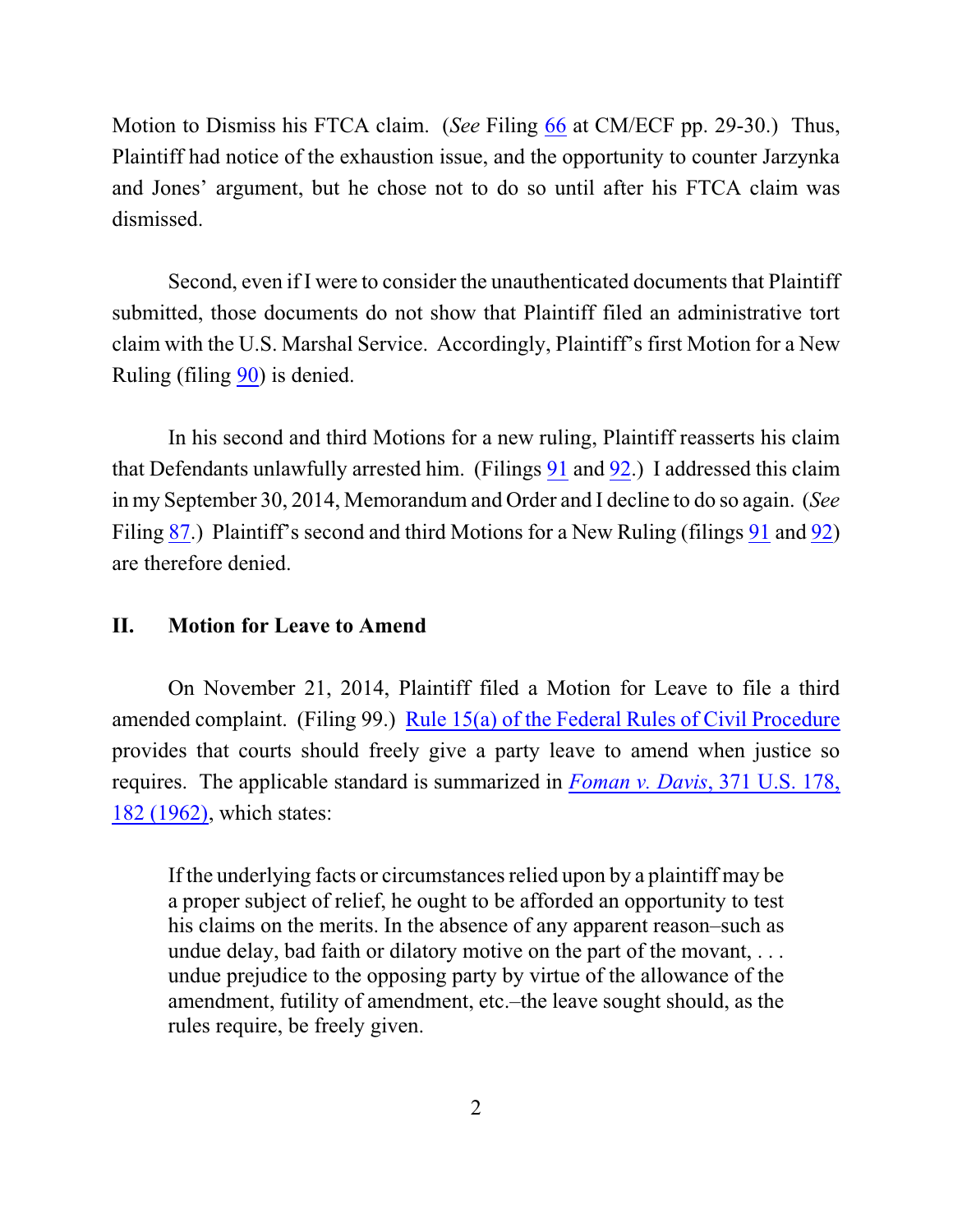*[Id.](http://web2.westlaw.com/find/default.wl?fn=_top&rs=WLW8.10&rp=%2ffind%2fdefault.wl&mt=Westlaw&vr=2.0&sv=Split&cite=371+us+182)* (internal quotations omitted).

In the Motion, Plaintiff asks the court to hold Defendants "Jarzynka, Jones and Anderson" liable for claims he previously asserted in prior complaints. (*See* Filing [99](https://ecf.ned.uscourts.gov/doc1/11303155267); *see also* Filings [1](https://ecf.ned.uscourts.gov/doc1/11312633070), [14](https://ecf.ned.uscourts.gov/doc1/11312704884), and [16](https://ecf.ned.uscourts.gov/doc1/11312780802).) Plaintiff also asserts that "nothing has been argued or discussed" regarding his unlawful extradition and excessive force claims. (Filing [99](https://ecf.ned.uscourts.gov/doc1/11303155267).) Plaintiff attaches a proposed amended complaint seeking to add allegations against the United States Marshal Service for its involvement in his alleged unlawful arrest. (*[Id](https://ecf.ned.uscourts.gov/doc1/11303155267)*.)

I have carefully reviewed Plaintiff's Motion for Leave to file a third amended complaint. Again, I have already concluded that Plaintiff failed to state an unlawful arrest claim upon which relief may be granted. (Filing [87](https://ecf.ned.uscourts.gov/doc1/11313115338).) Plaintiff's proposed addition of the United States Marshal Service as a defendant for that claim, and his reasserted allegations, do not change that result. (*See [Id](https://ecf.ned.uscourts.gov/doc1/11313115338)*. at CM/ECF p. 7 (finding Plaintiff was arrested on a valid outstanding Iowa warrant by duly authorized federal officers under the supervision of the U.S. Marshal Service . . . . [Neb. Rev. Stat. §](https://web2.westlaw.com/find/default.wl?cite=Neb.+Rev.+Stat.+%c2%a7+29-742+&rs=WLW14.10&vr=2.0&rp=%2ffind%2fdefault.wl&sv=Split&fn=_top&mt=Westlaw) [29-742](https://web2.westlaw.com/find/default.wl?cite=Neb.+Rev.+Stat.+%c2%a7+29-742+&rs=WLW14.10&vr=2.0&rp=%2ffind%2fdefault.wl&sv=Split&fn=_top&mt=Westlaw) ("The arrest of a person may be lawfully made also by any peace officer or a private person, without a warrant upon reasonable information that the accused stands charged in the courts of a state with a crime punishable by death or imprisonment for a term exceeding one year.")). My September 30, 2014, Memorandum and Order also dismissed Plaintiff's improper extradition claims against Jardzynka and Jones. (*See* Filing [87](https://ecf.ned.uscourts.gov/doc1/11313115338) at CM/ECF p. 8.) Plaintiff's proposed amendment does nothing to change that analysis.<sup>1</sup> (*See* Filing [99](https://ecf.ned.uscourts.gov/doc1/11303155267).) In light of these findings, Plaintiff's proposed amendment would be futile and his Motion for Leave to Amend is denied.

<sup>1</sup> I note that Plaintiff's excessive force claims against Jarzynka and Jones, and his improper extradition claims against Eric Rogers and Steve Barrier, remain pending. (*See* Filing [87](https://ecf.ned.uscourts.gov/doc1/11313115338).)